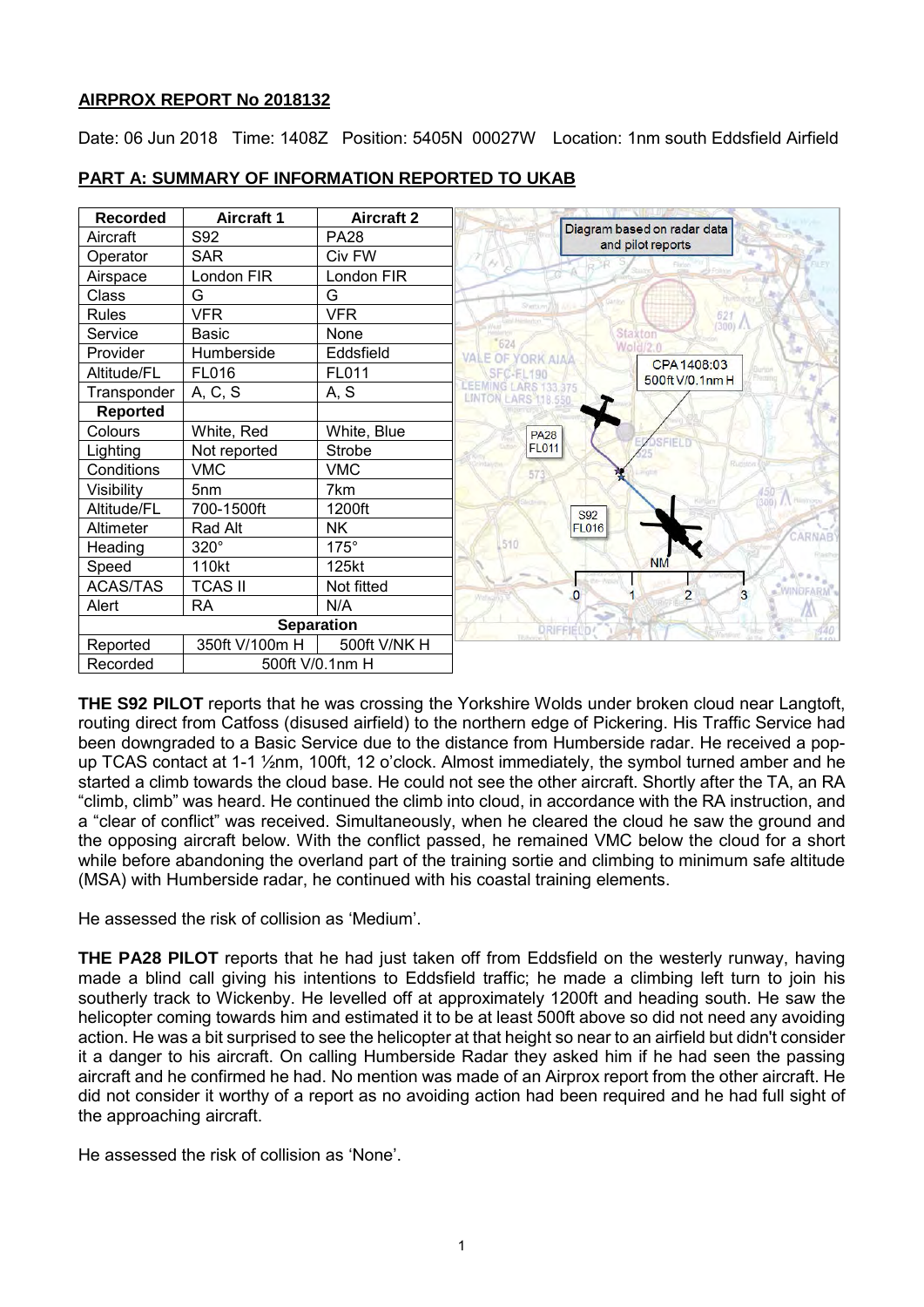**THE HUMBERSIDE CONTROLLER** reports that the S92 was on a training sortie transiting northbound towards the Filey area at around 1200ft amsl under a Basic Service. He reported to the S92 pilot that there was traffic climbing out of Eddsfield southbound at a similar level, the S92 pilot replied that they were recovering from a TCAS alert. The other aircraft was subsequently identified after the pilot contacted Humberside for a Basic Service. On questioning, the pilot confirmed that he was visual with the S92 as he climbed out of Eddsfield.

### **Factual Background**

The weather at Humberside was recorded as follows:

METAR EGNJ 061350Z 36008KT 9999 SCT015 BKN024 16/12 Q1016

#### **Analysis and Investigation**

### **CAA ATSI**

At 1337:08, the S92 pilot established communication with the Humberside Radar controller reporting at 1800ft and requesting a Traffic Service. The controller identified the aircraft and a reduced Traffic Service was agreed due to the limits of surveillance coverage.

The S92 tracked north and the controller passed Traffic Information as appropriate. At 1349:42, the controller informed the S92 pilot that they were outside of primary radar coverage and a Basic Service was agreed.

At 1351:34, the controller informed the S92 pilot that they were back within radar coverage and a reduced Traffic Service was agreed. The controller passed Traffic Information as appropriate as the S92 tracked north.

At 1401:13 (Figure 1), The controller informed the S92 that they were outside primary radar coverage again and a Basic Service was agreed. At 1401:30, the controller asked the S92 pilot to confirm his route. The pilot reported that they were routing north, then offshore and then towards Grimsby.



Figure 1 – 1401:13

At 1407:02 (Figure 2), the PA28 was first visible on the area radar.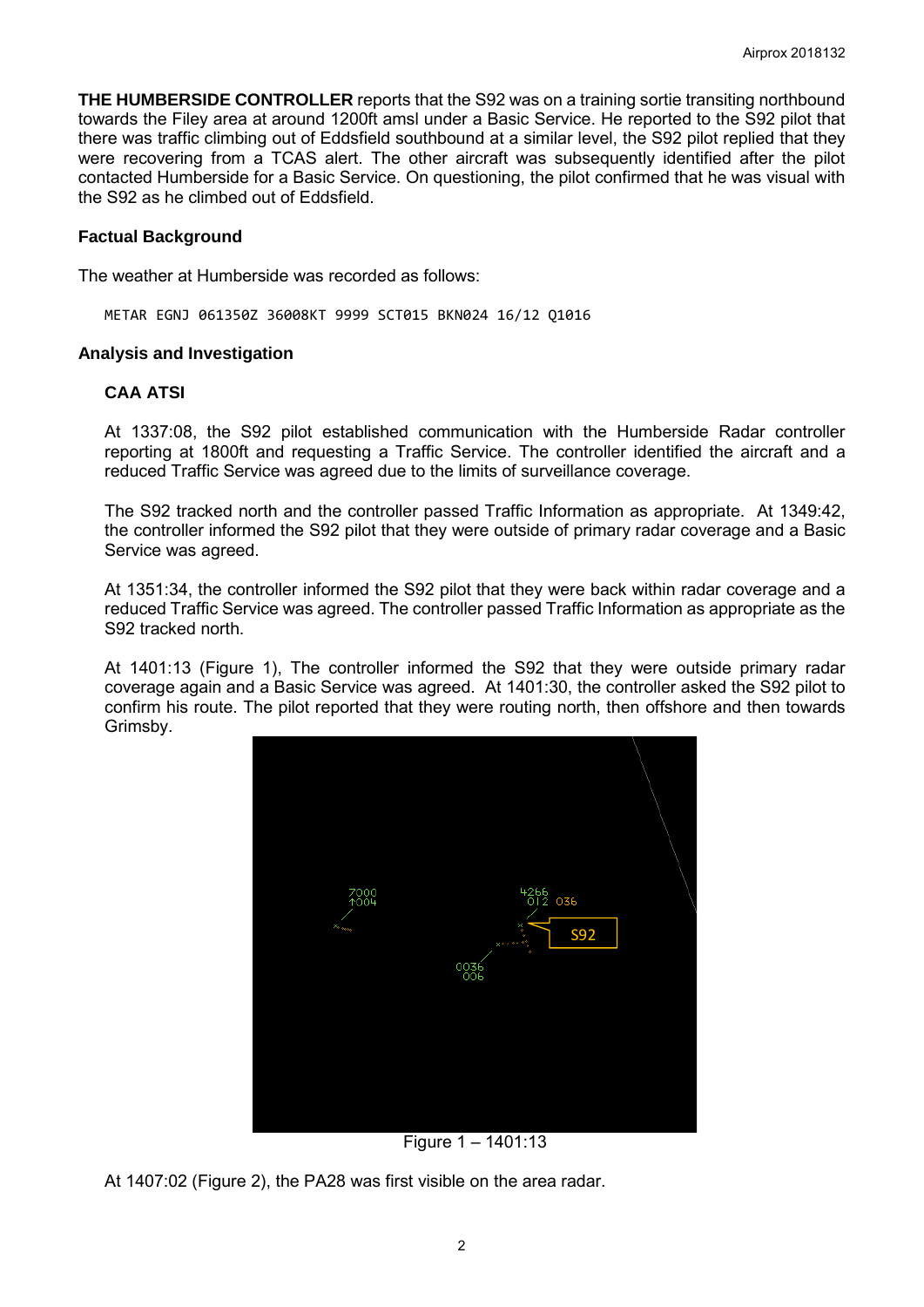

Figure 2 – 1407:02Figure 3 – 1407:58

At 1407:51 the controller passed Traffic Information on the PA28 to the S92 pilot, indicating 500ft below. The pilot reported that they had just complied with a TCAS RA at the same time as the Traffic Information was passed but that they were now clear of conflict.

CPA occurred at 1407:58 (Figure 3), when the aircraft were separated by 0.1nm and 600ft [UKAB note: Using a different radar picture UKAB measured separation at CPA as 0.1nm and 500ft].

The S92 was flying at the limits of the surveillance coverage and at the time was in receipt of a Basic Service.

CAP 774 states:

"*Regardless of the ATS being provided, pilots are ultimately responsible for collision avoidance and terrain clearance.*"

### **UKAB Secretariat**

The S92 and PA28 pilots shared an equal responsibility for collision avoidance and not to operate in such proximity to other aircraft as to create a collision hazard<sup>[1](#page-2-0)</sup>. If the incident geometry is considered as head-on or nearly so then both pilots were required to turn to the right<sup>[2](#page-2-1)</sup>.

### **Summary**

An Airprox was reported when an S92 and a PA28 flew into proximity at 1408hrs on Wednesday 6<sup>th</sup> June 2018. Both pilots were operating under VFR in VMC, the S92 pilot in receipt of a Basic Service from Humberside and the PA28 pilot in communication with Eddsfield.

# **PART B: SUMMARY OF THE BOARD'S DISCUSSIONS**

Information available consisted of reports from the pilots of both aircraft, transcripts of the relevant RT frequencies, radar photographs/video recordings, reports from the air traffic controllers involved and reports from the appropriate ATC and operating authorities.

The Board began by discussing the actions of the S92 pilot. He had been conducting a training flight which involved flying at the edge of Humberside's radar coverage. This had resulted in the Humberside controller downgrading the Traffic Service to a Basic Service although the Humberside controller had still been able to pass Traffic Information to the S92 pilot on the PA28 climbing out of Eddsfield. Some

l

<span id="page-2-0"></span><sup>1</sup> SERA.3205 Proximity.

<span id="page-2-1"></span><sup>2</sup> SERA.3210 Right-of-way (c)(1) Approaching head-on.